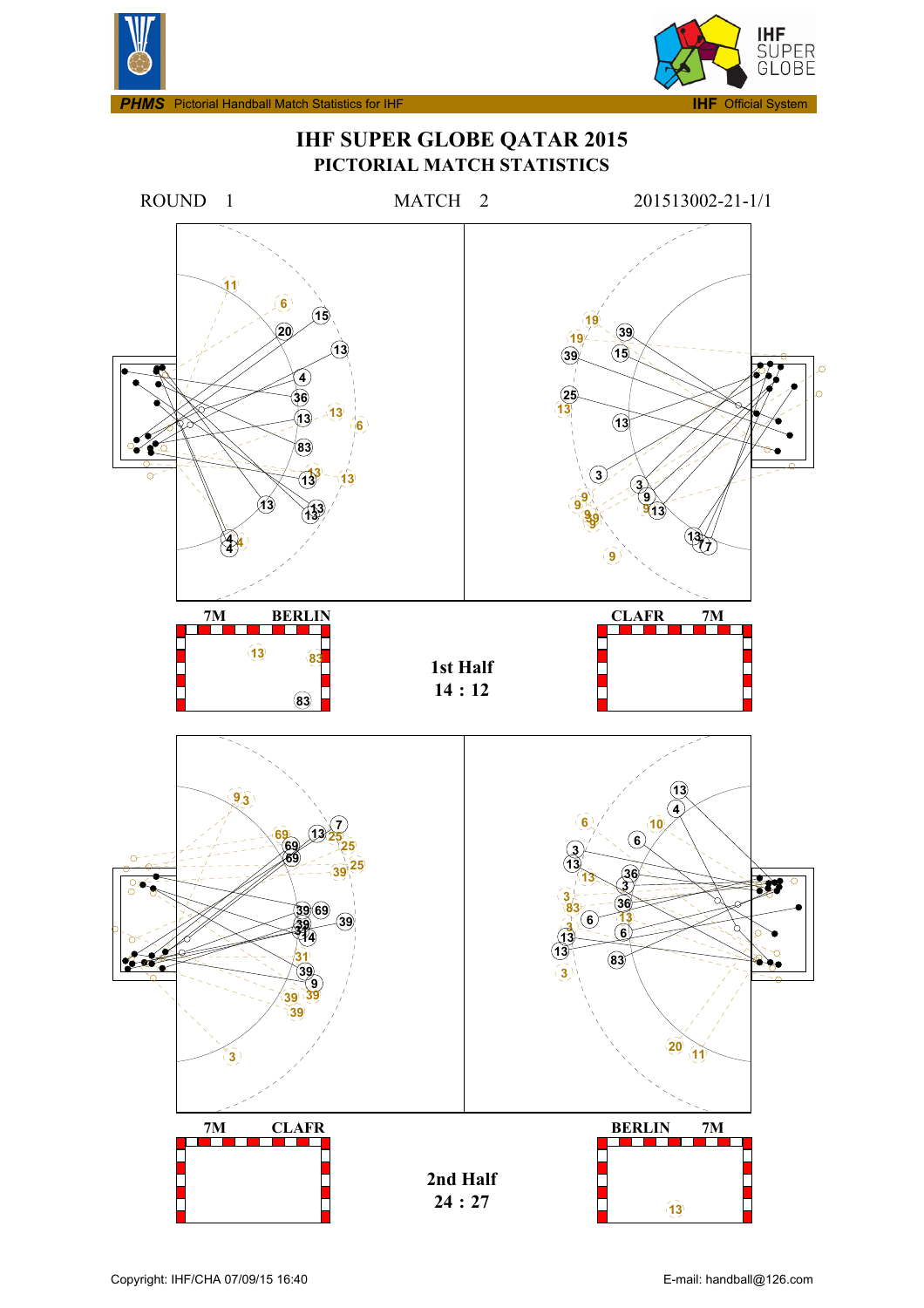



**PHMS** Pictorial Handball Match Statistics **INF** Official System

# **IHF SUPER GLOBE QATAR 2015**

INDV/TEAM MATCH STATISTICS

| <b>MEN</b>        | <b>OFFICIAL</b><br><b>HANDBALL</b> |               | ROUND <sub>1</sub> | <b>QUARTER FINALS</b> |              |              | <b>GROUP</b><br>MATCH <sub>2</sub> | $\mathsf{X}$ |       |              |                 |                |              |              | 201513002-14-1/2<br>07/09/2015 15:00 | Duhail   |
|-------------------|------------------------------------|---------------|--------------------|-----------------------|--------------|--------------|------------------------------------|--------------|-------|--------------|-----------------|----------------|--------------|--------------|--------------------------------------|----------|
| No.               | Name                               | Field<br>Shot | Line<br>Shot       | Wing<br>Shot          | Fast<br>Brk. | Brk.<br>Thr. | Free<br>Thr.                       | 7m<br>Thr.   | Total | Rate<br>$\%$ | ASST. ERR. WAR. |                |              | $2^{\circ}$  | D+DR TIME                            |          |
|                   | <b>FUCHSE BERLIN(GER)(BERLIN)</b>  |               |                    |                       |              |              |                                    |              |       |              |                 |                |              |              |                                      |          |
|                   | (COURT PLAYER)                     |               |                    |                       |              |              |                                    |              |       |              |                 |                |              |              |                                      |          |
| 3 <sup>1</sup>    | <b>WIEDE Fabian</b>                | 1/4           | 1/1                |                       |              |              |                                    |              | 2/5   | 40.0%        |                 | $\overline{2}$ |              |              |                                      | 00:28:03 |
| 4                 | <b>ELISSON Bjarki</b>              |               |                    | 3/4                   | 1/1          |              |                                    |              | 4/5   | 80.0%        |                 | $\mathbf{1}$   | $\mathbf{1}$ |              |                                      | 00:36:03 |
| 5                 | <b>FRITZ Fynn Ole</b>              |               |                    |                       |              |              |                                    |              |       | 0.0%         |                 |                |              |              |                                      | 00:09:08 |
| 6                 | <b>VUKOVIC Drago</b>               | 0/2           | 2/3                |                       |              | 1/1          |                                    |              | 3/6   | 50.0%        | $\mathbf{1}$    | $\mathbf{2}$   |              | $\mathbf{1}$ |                                      | 00:32:59 |
| $\overline{7}$    | <b>STRUCK Kevin</b>                |               |                    |                       |              |              |                                    |              |       | 0.0%         |                 |                |              |              |                                      | 00:00:00 |
| 10                | <b>GOJUN Jakov</b>                 |               | 0/1                |                       |              |              |                                    |              | 0/1   | 0.0%         |                 |                | $\mathbf{1}$ | $\mathbf{1}$ |                                      | 00:34:01 |
| 11                | <b>VRAZALIC Faruk</b>              |               |                    | 0/2                   |              |              |                                    |              | 0/2   | 0.0%         |                 | $\mathbf{1}$   |              |              |                                      | 00:17:44 |
| 12                | HEINEVETTER S.                     |               |                    |                       |              |              |                                    |              |       | 0.0%         | $\mathbf{1}$    |                |              |              |                                      | 00:33:25 |
| 13                | <b>NENADIC Petar</b>               | 6/8           | 2/5                |                       |              | 2/2          |                                    | 0/2          | 10/17 | 58.8%        | 5               | $\overline{2}$ |              |              |                                      | 00:31:19 |
| 15                | TONNESEN K. R.                     | 1/1           |                    |                       |              |              |                                    |              | 1/1   | 100%         | $\mathbf{1}$    | $\mathbf{2}$   |              |              |                                      | 00:40:27 |
| 17                | PLAZA J. Ignacio                   |               |                    |                       |              |              |                                    |              |       | 0.0%         |                 |                |              |              |                                      | 00:13:55 |
| 20                | <b>WEYHRAUCH Willy</b>             |               |                    | 0/1                   | 1/1          |              |                                    |              | 1/2   | 50.0%        |                 | $\mathbf{1}$   | $\mathbf{1}$ |              |                                      | 00:42:45 |
| 23                | <b>SCHADE Moritz</b>               |               |                    |                       |              |              |                                    |              |       | 0.0%         |                 |                |              |              |                                      | 00:00:00 |
| 36                | NIELSEN Jesper                     |               | 2/2                |                       | 1/1          |              |                                    |              | 3/3   | 100%         |                 | $\mathbf{1}$   |              | $\mathbf{1}$ |                                      | 00:43:29 |
| 71                | <b>STOCHL Petr</b>                 |               |                    |                       |              |              |                                    |              |       | 0.0%         |                 |                |              |              |                                      | 00:26:35 |
| 83                | PETERSEN F.                        | 0/1           |                    |                       | 1/1          | 1/1          |                                    | 1/2          | 3/5   | 60.0%        | $\overline{2}$  | $\mathbf{1}$   |              |              |                                      | 00:26:16 |
|                   | <b>Total</b>                       | 8/16          | 7/12               | 3/7                   | 4/4          | 4/4          |                                    | 1/4          | 27/47 | 57.4%        | 10              | 13             | 3            | 3            |                                      |          |
|                   | (GOALKEEPER)                       |               |                    |                       |              |              |                                    |              |       |              |                 |                |              |              |                                      |          |
| $12 \overline{ }$ | <b>HEINEVETTER S.</b>              | 1/6           | 3/5                | 0/2                   | 0/2          | 0/3          |                                    |              | 4/18  | 22.2%        | $\mathbf{1}$    |                |              |              |                                      | 00:33:25 |
| 71                | STOCHL Petr                        | 3/4           | 0/3                | 2/3                   | 0/3          | 0/2          |                                    |              | 5/15  | 33.3%        |                 |                |              |              |                                      | 00:26:35 |
|                   |                                    |               |                    |                       |              |              |                                    |              |       |              |                 |                |              |              |                                      |          |
|                   | <b>Total</b>                       | 4/10          | 3/8                | 2/5                   | 0/5          | 0/5          |                                    |              | 9/33  | 27.3%        | $\mathbf{1}$    |                |              |              |                                      |          |

### **COURT PLAYER: GOALS/SHOTS GOALKEEPER: SAVED/SHOTS**

| <b>TEAM TOTALS</b> | <b>GOALS</b>   | <b>SAVED</b> | <b>MISSED</b> | <b>POST</b> | <b>BLOCKED</b> | <b>TOTAL</b>   | $RATE(\%)$ |
|--------------------|----------------|--------------|---------------|-------------|----------------|----------------|------------|
| Field Shot         | 8              | 5            |               |             | 2              | 16             | 50.0%      |
| <b>Line Shot</b>   | $\overline{7}$ | 3            |               |             |                | 12             | 58.3%      |
| Wing Shot          | 3              | 4            |               |             |                | 7              | 42.9%      |
| <b>Fastbreak</b>   | $\overline{4}$ |              |               |             |                | $\overline{4}$ | 100.0%     |
| Breakthrough       | 4              |              |               |             |                | 4              | 100.0%     |
| <b>Free Throw</b>  |                |              |               |             |                |                | 0.0%       |
| 7M-Throw           |                | 3            |               |             |                | 4              | 25.0%      |

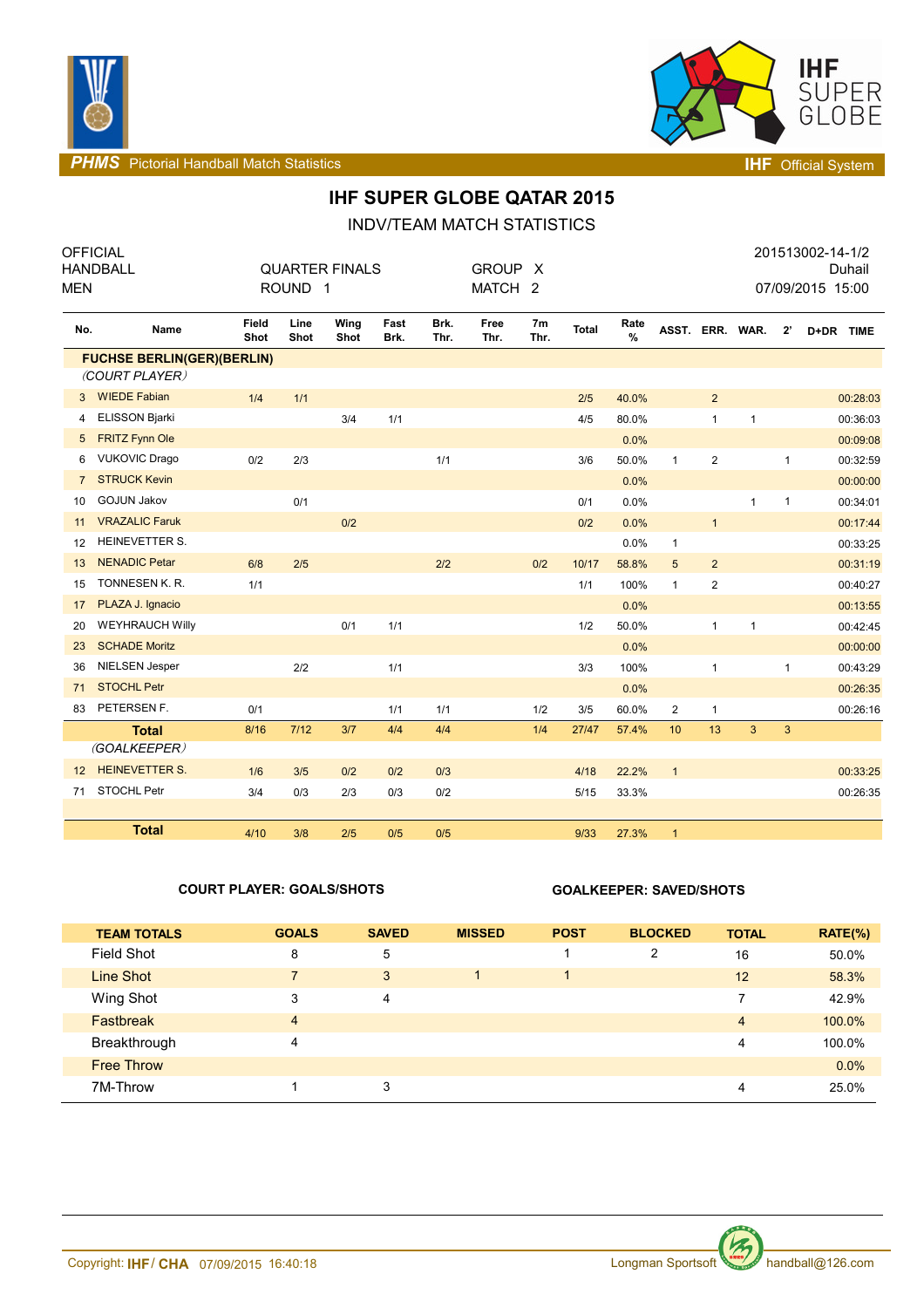



**PHMS** Pictorial Handball Match Statistics **Intervalse and Contract Contract Contract Contract Contract Contract Contract Contract Contract Contract Contract Contract Contract Contract Contract Contract Contract Contract C** 

# **IHF SUPER GLOBE QATAR 2015**

INDV/TEAM MATCH STATISTICS

| <b>OFFICIAL</b>   | <b>HANDBALL</b>                  |               |                    | <b>QUARTER FINALS</b> |              |              | <b>GROUP</b><br>- X |                        |       |           |                 |                |              | 201513002-14-2/2<br>Duhail |                  |
|-------------------|----------------------------------|---------------|--------------------|-----------------------|--------------|--------------|---------------------|------------------------|-------|-----------|-----------------|----------------|--------------|----------------------------|------------------|
| <b>MEN</b>        |                                  |               | ROUND <sub>1</sub> |                       |              |              | MATCH <sub>2</sub>  |                        |       |           |                 |                |              |                            | 07/09/2015 15:00 |
|                   |                                  |               |                    |                       |              |              |                     |                        |       |           |                 |                |              |                            |                  |
| No.               | Name                             | Field<br>Shot | Line<br>Shot       | Wing<br>Shot          | Fast<br>Brk. | Brk.<br>Thr. | Free<br>Thr.        | 7 <sub>m</sub><br>Thr. | Total | Rate<br>% | ASST. ERR. WAR. |                |              | $2^{\prime}$               | D+DR TIME        |
|                   | <b>CLUB AFRICAIN(TUN)(CLAFR)</b> |               |                    |                       |              |              |                     |                        |       |           |                 |                |              |                            |                  |
|                   | (COURT PLAYER)                   |               |                    |                       |              |              |                     |                        |       |           |                 |                |              |                            |                  |
| 3                 | MHADHBI M. H.                    | 1/1           | 1/1                | 0/2                   |              |              |                     |                        | 2/4   | 50.0%     |                 | $\mathbf{1}$   |              |                            | 00:43:58         |
| 7                 | MAJDOUB Ramzi                    | 1/1           |                    | 2/2                   |              |              |                     |                        | 3/3   | 100%      |                 |                | $\mathbf{1}$ |                            | 00:43:52         |
| 9                 | <b>BANNOUR Amine</b>             | 0/5           | 1/1                |                       | 0/1          | 1/2          |                     |                        | 2/9   | 22.2%     | $\overline{4}$  | $\mathbf{1}$   |              |                            | 00:25:21         |
| 12                | <b>DRISSI Idriss</b>             |               |                    |                       |              |              |                     |                        |       | 0.0%      |                 |                |              |                            | 00:39:16         |
| 13                | <b>HOSNI Oussama</b>             | 1/2           | 1/1                | 1/1                   | 1/1          |              |                     |                        | 4/5   | 80.0%     | $\mathbf{1}$    |                | $\mathbf{1}$ | $\mathbf{1}$               | 00:37:52         |
| 14                | <b>SLAMA Makrem</b>              |               |                    |                       | 1/1          |              |                     |                        | 1/1   | 100%      |                 | $\mathbf{1}$   |              |                            | 00:32:38         |
| 15                | <b>HAJ YOUSSEF K.</b>            |               |                    |                       | 1/1          |              |                     |                        | 1/1   | 100%      |                 | $\mathbf{1}$   | 1            | $\mathbf{1}$               | 00:26:17         |
| 16                | <b>SFAR Mohamed</b>              |               |                    |                       |              |              |                     |                        |       | 0.0%      |                 | $\mathbf{1}$   |              |                            | 00:20:44         |
| 17                | <b>GHRIBI Ghazi</b>              |               |                    |                       |              |              |                     |                        |       | 0.0%      |                 |                |              |                            | 00:00:00         |
| 19                | MAAREF M. J.                     | 0/2           |                    |                       |              |              |                     |                        | 0/2   | 0.0%      |                 |                |              |                            | 00:08:57         |
| 25                | <b>BEN SALAH A.</b>              | 1/4           |                    |                       |              |              |                     |                        | 1/4   | 25.0%     |                 | $\overline{4}$ |              | $\mathbf{1}$               | 00:20:12         |
| 31                | <b>BEN GHALI Yosri</b>           |               | 0/1                |                       | 1/1          |              |                     |                        | 1/2   | 50.0%     |                 | $\mathbf{1}$   |              |                            | 00:26:06         |
| 39                | <b>SOUSSI Mohamed</b>            | 2/4           | 1/4                |                       | 1/1          | 2/2          |                     |                        | 6/11  | 54.5%     |                 | $\mathbf{3}$   |              |                            | 00:44:09         |
| 69                | <b>HASSAN Eslam</b>              |               | 1/1                |                       | 0/1          | 2/2          |                     |                        | 3/4   | 75.0%     |                 |                |              |                            | 00:31:28         |
| 96                | <b>BOUTEFFAHAY.</b>              |               |                    |                       |              |              |                     |                        |       | 0.0%      |                 |                |              |                            | 00:16:02         |
|                   |                                  |               |                    |                       |              |              |                     |                        |       |           |                 |                |              |                            |                  |
|                   | <b>Total</b>                     | 6/19          | 5/9                | 3/5                   | 5/7          | 5/6          |                     |                        | 24/46 | 52.2%     | $5\phantom{1}$  | 13             | 3            | $\mathbf{3}$               |                  |
|                   | (GOALKEEPER)                     |               |                    |                       |              |              |                     |                        |       |           |                 |                |              |                            |                  |
| $12 \overline{ }$ | <b>DRISSI Idriss</b>             | 4/9           | 2/7                | 3/5                   | 0/1          | 0/4          |                     | 2/2                    | 11/28 | 39.3%     |                 |                |              |                            | 00:39:16         |
| 16                | <b>SFAR Mohamed</b>              | 1/4           | 1/3                | 1/2                   | 0/3          |              |                     | 1/2                    | 4/14  | 28.6%     |                 | $\mathbf{1}$   |              |                            | 00:20:44         |
|                   |                                  |               |                    |                       |              |              |                     |                        |       |           |                 |                |              |                            |                  |
|                   | <b>Total</b>                     | 5/13          | 3/10               | 4/7                   | 0/4          | 0/4          |                     | 3/4                    | 15/42 | 35.7%     |                 | $\mathbf{1}$   |              |                            |                  |

### **COURT PLAYER: GOALS/SHOTS GOALKEEPER: SAVED/SHOTS**

| <b>TEAM TOTALS</b> | <b>GOALS</b> | <b>SAVED</b> | <b>MISSED</b> | <b>POST</b> | <b>BLOCKED</b> | <b>TOTAL</b>   | $RATE(\%)$ |
|--------------------|--------------|--------------|---------------|-------------|----------------|----------------|------------|
| Field Shot         | 6            | 4            | 2             | 3           | 4              | 19             | 31.6%      |
| Line Shot          | 5            | 3            |               | 4           |                | 9              | 55.6%      |
| Wing Shot          | 3            | 2            |               |             |                | 5              | 60.0%      |
| Fastbreak          | 5            |              |               |             |                | $\overline{7}$ | 71.4%      |
| Breakthrough       | 5            |              |               |             |                | 6              | 83.3%      |
| <b>Free Throw</b>  |              |              |               |             |                |                | 0.0%       |
| 7M-Throw           |              |              |               |             |                |                | 0.0%       |